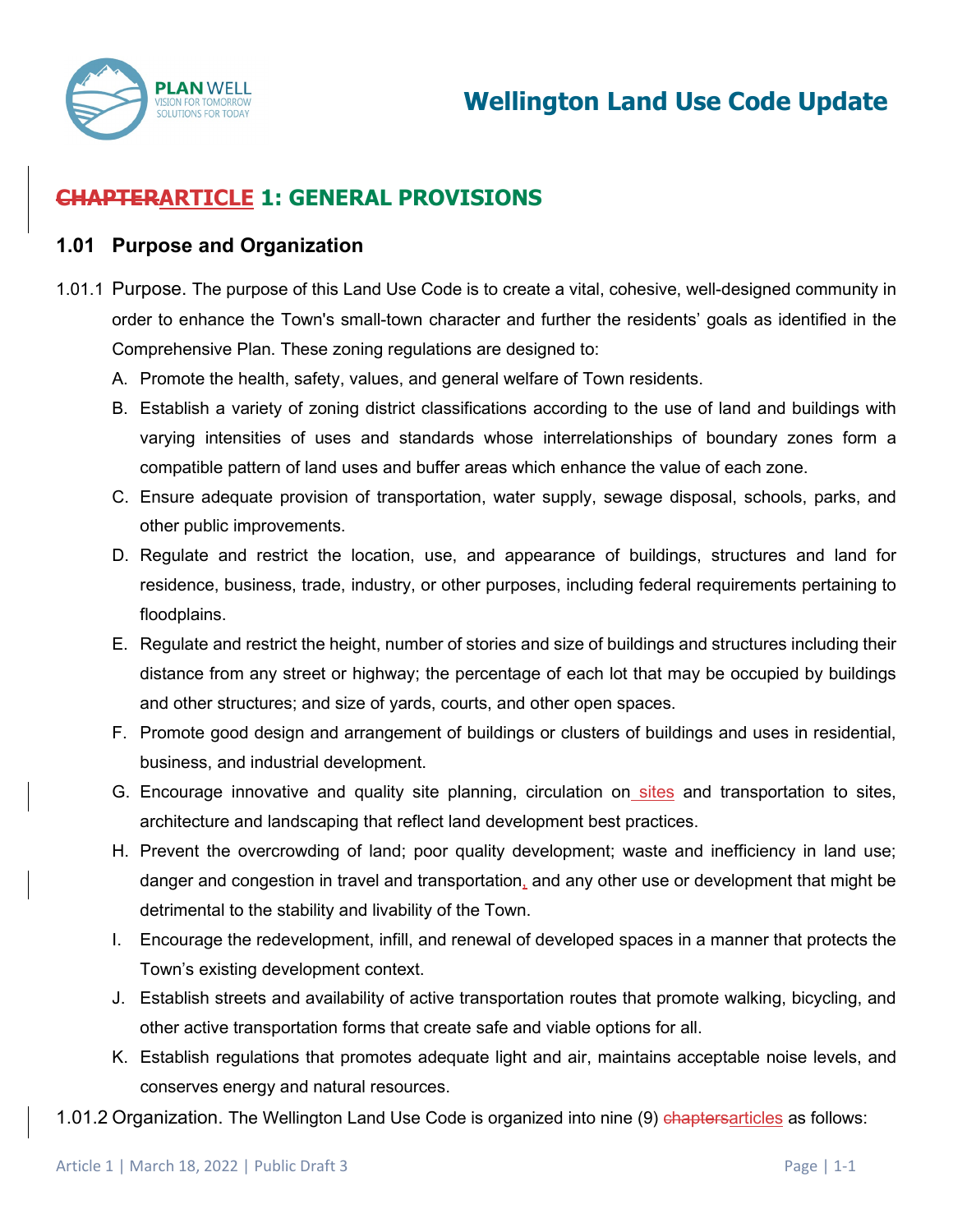- <del>Chapter</del>Article 1 General Provisions The General Provisions address the Land Use Code's organization, its purpose and authority, rules for interpretation, and legal provisions.
- ChapterArticle 2 Application Procedures The Application Procedures guides the reader through the procedural and decision-making process by providing divisions pertaining to general procedural requirements and a common development review process, as well as providing a separate division for each type of development application and other land use requests.
- <del>Chapter</del>Article 3 Zoning Districts All zone districts within the Town of Wellington and their respective list of permitted uses, prohibited uses and particular development standards are located in ChapterArticle 4 Use Regulations and ChapterArticle 5 Development Standards.
- <del>Chapter</del>Article 4 Use Regulations The Use Regulations identifyies permitted and prohibited use allowances for their respective zoning districts, while also providing use-specific standards that meet certain development needs.
- <del>Chapter</del>Article 5 Development Standards The Development Standards establish standards which apply to all types of development applications unless otherwise indicated. This chapter article is divided into sections addressing standards for site planning and design, engineering, environmental and cultural resource protection, buildings, and transportation.
- <del>Chapter</del>Article 6 Subdivision Regulations The Subdivisions Regulations establish the Town's land division requirements.
- ChapterArticle 7 Nonconforming Uses The Nonconforming Uses protects and regulates nonconforming uses, structures, lots, site improvements, and applications (referred to collectively as "nonconformities") and specifies the circumstances and conditions under which those nonconformities may continue.
- ChapterArticle 8 Floodplain Regulations The Floodplain Regulations address the Town's development and planning measures to mitigate for potential flood hazards.
- ChapterArticle 9 Definitions The Definitions encompass the terms used throughout the Land Use Code.
- 1.01.3 Organizational Method. This method of organization provides a user-friendly and easily accessible Land Use Code by consolidating most town regulations addressing land use and development, standardizing the regulatory format, providing common development review procedures, separating and clarifying standards, and maintaining definitions.

# **1.02 Authority**

A. This Land Use Code is adopted pursuant to the authority contained in the Colorado Revised Statutes (C.R.S.). Local governments are provided broad authority to plan for and regulate the use of land within their jurisdictions, as authorized in Title 29, Article 20, et seq. and Title 31, Article 23, et seq. of the C.R.S., as amended. Additional statutory authority may also exist for specific types of development regulation.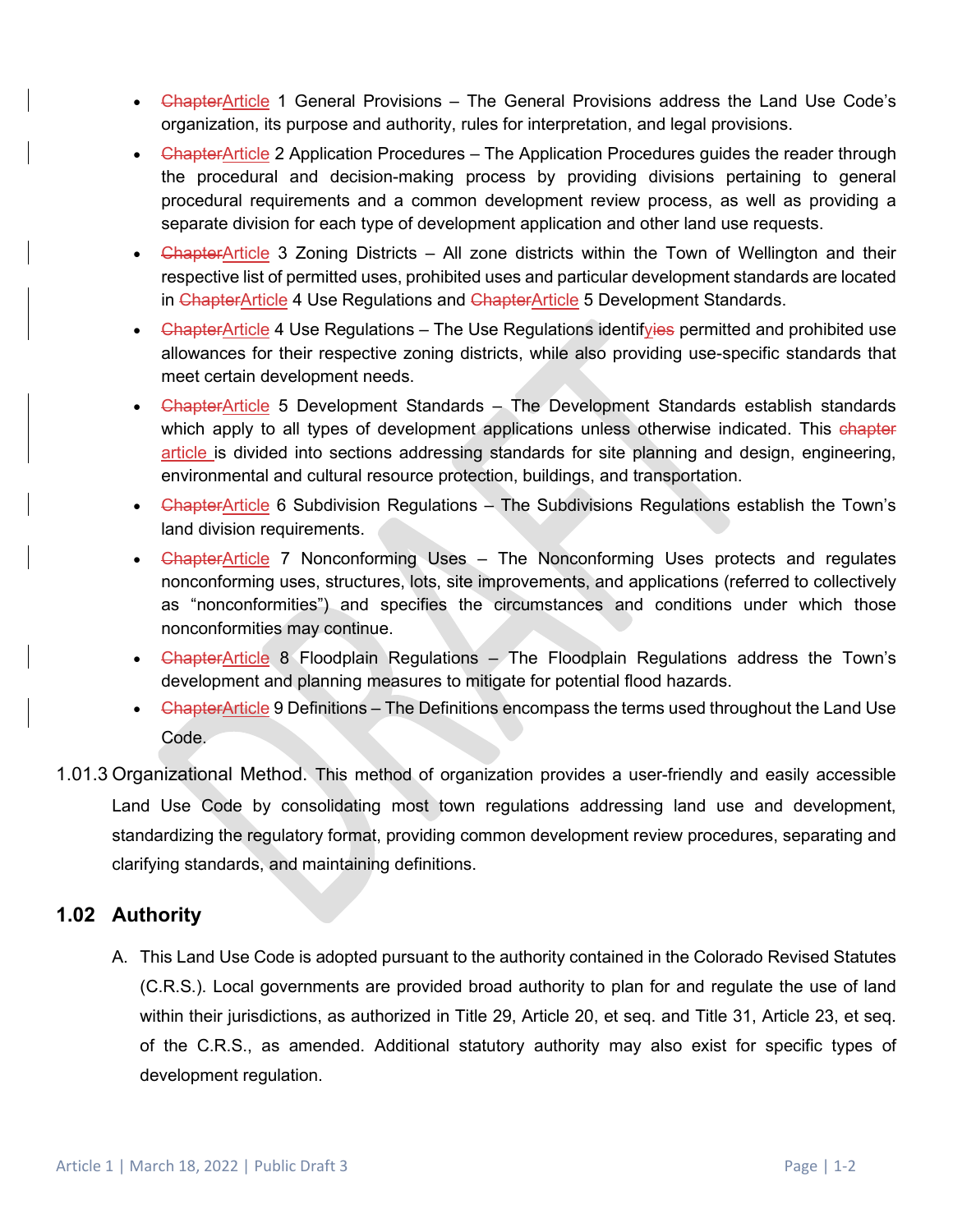B. Whenever a section of the Colorado Revised Statutes cited in this Land Use Code is later amended or superseded, this Land Use Code shall be deemed amended to refer to the amended section or section that most nearly corresponds to the superseded section.

## **1.03 Effective Date**

This Land Use Code is effective immediately upon approval of the Board of Trustees and 30 days following publication of Ordinance No. ##-2022.

# **1.04 Applicability**

- 1.04.1 Generally. Unless otherwise provided, this Land Use Code applies to any:
	- A. Development or redevelopment of land;
	- B. New building or use;
	- C. Addition or enlargement of an existing building or use;
	- D. Change in occupancy of any building; or
	- E. Change of use.
- 1.04.2 Applications. Unless otherwise provided, this Land Use Code applies to any of the following development applications:
	- A. Any subdivision plat;
	- B. Any site plan;
	- C. Any plot plan;
	- D. Any land entitlement process plan;
	- E. Any special use authorization;
	- F. Any conditional use review;
	- G. Any building permit for a use other than a single-family detached dwelling; or
	- H. Any certificate of occupancy.

# **1.05 Relationship to Other Ordinances**

The standards of this Land Use Code are in addition to all other standards, guidelines, policies, and Municipal Code requirements otherwise applicable to land use and development. To the extent that there is a conflict between a requirement of this Land Use Code and another Town standard, guideline, policy or requirement, refer to *ChapterSection 1.07 Interpretation and Conflicting Provisions*.

# **1.06 Relationship to Comprehensive Plan**

Article 1 | March 18, 2022 | Public Draft 3 Page | 1-3 1.06.1 The adopted Wellington Comprehensive Plan is the official policy document of the Town of Wellington. This provides a consistent statement of the Town's plan and policies for future development to bring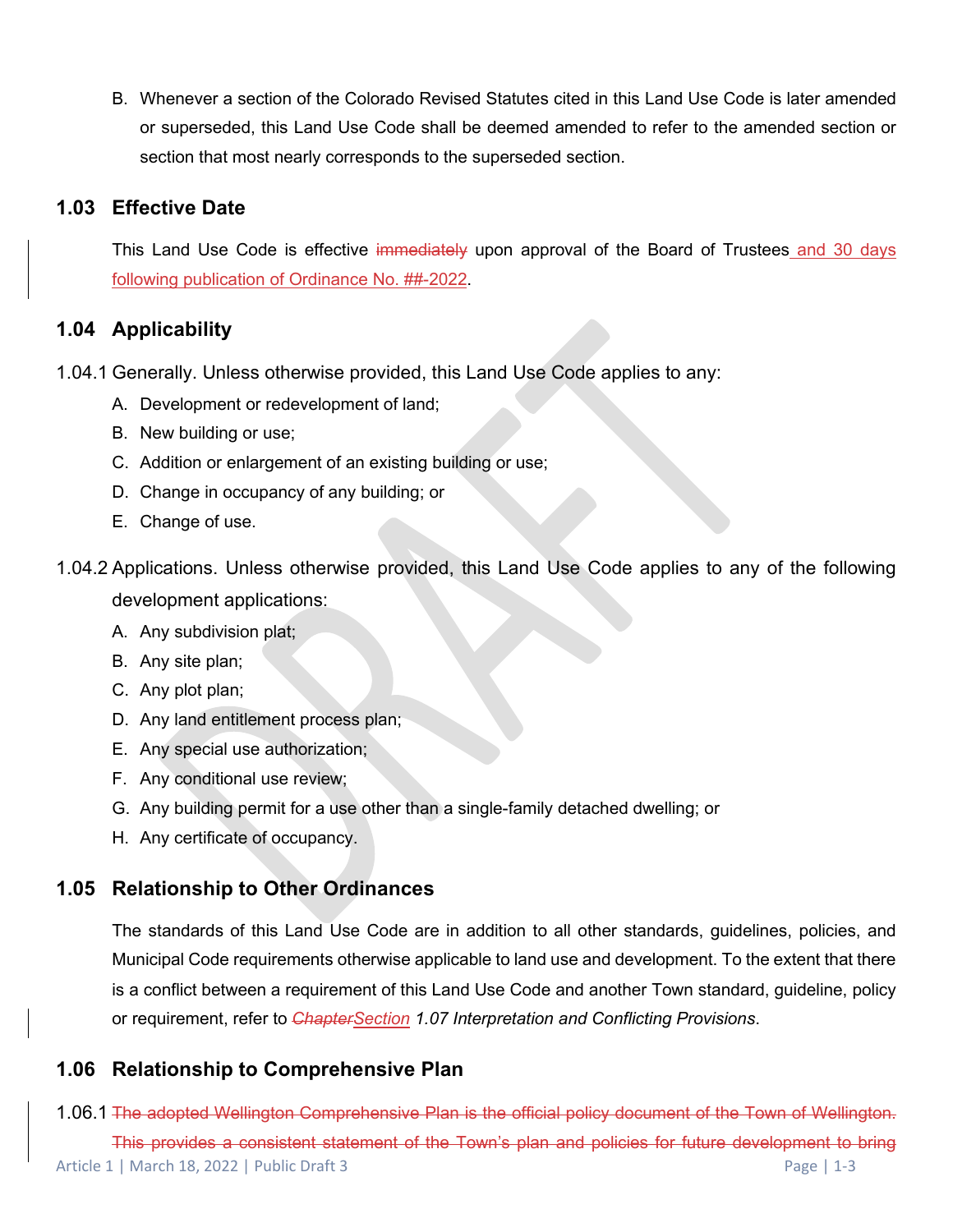about the Town's vision for the future. This Land Use Code implements the policies established in the comprehensive plan.The Wellington Comprehensive Plan, adopted pursuant to C.R.S. § 31-23-206, is the official master plan of the Town of Wellington and the official advisory document to guide Town land development decisions. This provides a consistent statement of the Town's plan and policies for future development to bring about the Town's vision for the future. This Land Use Code implements the Comprehensive Plan.

## **1.07 Interpretation and Conflicting Provisions**

1.07.1 Interpretation. In their interpretation and application, the provisions of these zoning regulations shall be held to be minimum requirements adopted for the promotion of the public health, safety, values, convenience, comfort, prosperity, and general welfare. (Ord. 11-2007 §1)

#### 1.07.2 Conflicting Provisions.

- A. Conflict with Other Provisions of Law. Whenever the requirements of this Land Use Code are at a variance with the requirements of any other lawfully adopted rules, regulations, or ordinances, the more restrictive or that imposing the higher standards shall govern. (Ord. 11-2007 §1)
- B. Conflict with Private Covenants or Deeds. In case of a conflict between this Land Use Code and any private restrictions imposed by covenant or deed, the responsibility of the Town shall be limited to the enforcement of this Land Use Code. When provisions within this Land Use Code are more restrictive than those imposed by covenant or deed, or when any such private instruments are silent on matters contained within this Land Use Code, the provisions of this Code shall rule. (Ord. 11-2007 §1)

### **1.08 Transition from Prior Regulations**

A development application for approval, including the approval, conditional approval, or denial of approval of that plan, shall be governed only by the duly adopted laws and regulations in effect at the time the complete application is submitted.

### **1.09 Application Fees**

1.09.1 Generally.

- A. All fees assessed pursuant to this Land Use Code are non-refundable.
- B. Any property owner submitting a development application is responsible for paying all costs and fees incurred by the Town in reviewing and processing that application, including, but not limited to: attorney fees; engineering fees; surveying fees; consulting fees; recording fees; and legal publications and notice expenses.
- C. Final approval of any application submitted pursuant to this Land Use Code shall be contingent upon payment of all fees and expenses to the Town. The Town is not obligated to record documents, issue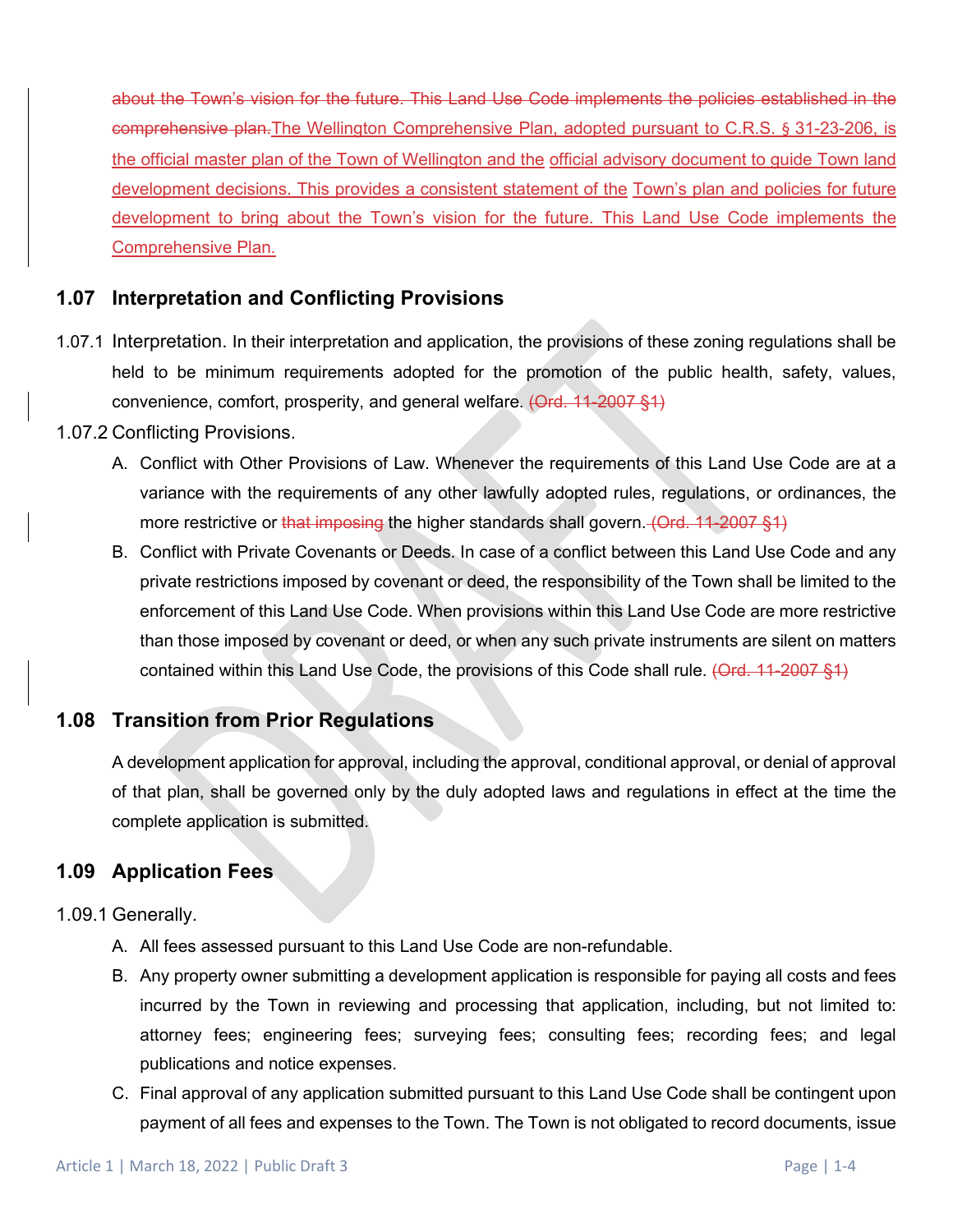building permits or process any applicant submittals until all outstanding costs and fees have been paid.

D. If the Town must pursue collection of an applicant's outstanding fees or costs, it is the applicant's responsibility for the payment of all attorney fees and costs incurred by the Town in such collection efforts. The Town reserves the right to suspend an application, withhold approval or postpone public hearings if an applicant fails to pay any fee due under this Land Use Code. In addition to any other remedy available, any delinquent charges due under this Land Use Code may be certified to Larimer County and collected in the same manner as municipal taxes.

### **1.10 Review and Decision-Making Bodies**

This Land Use Code uses the review and decision-making bodies established in *ChapterArticle 2 Administration of the Wellington Municipal Code* to make development application decisions.